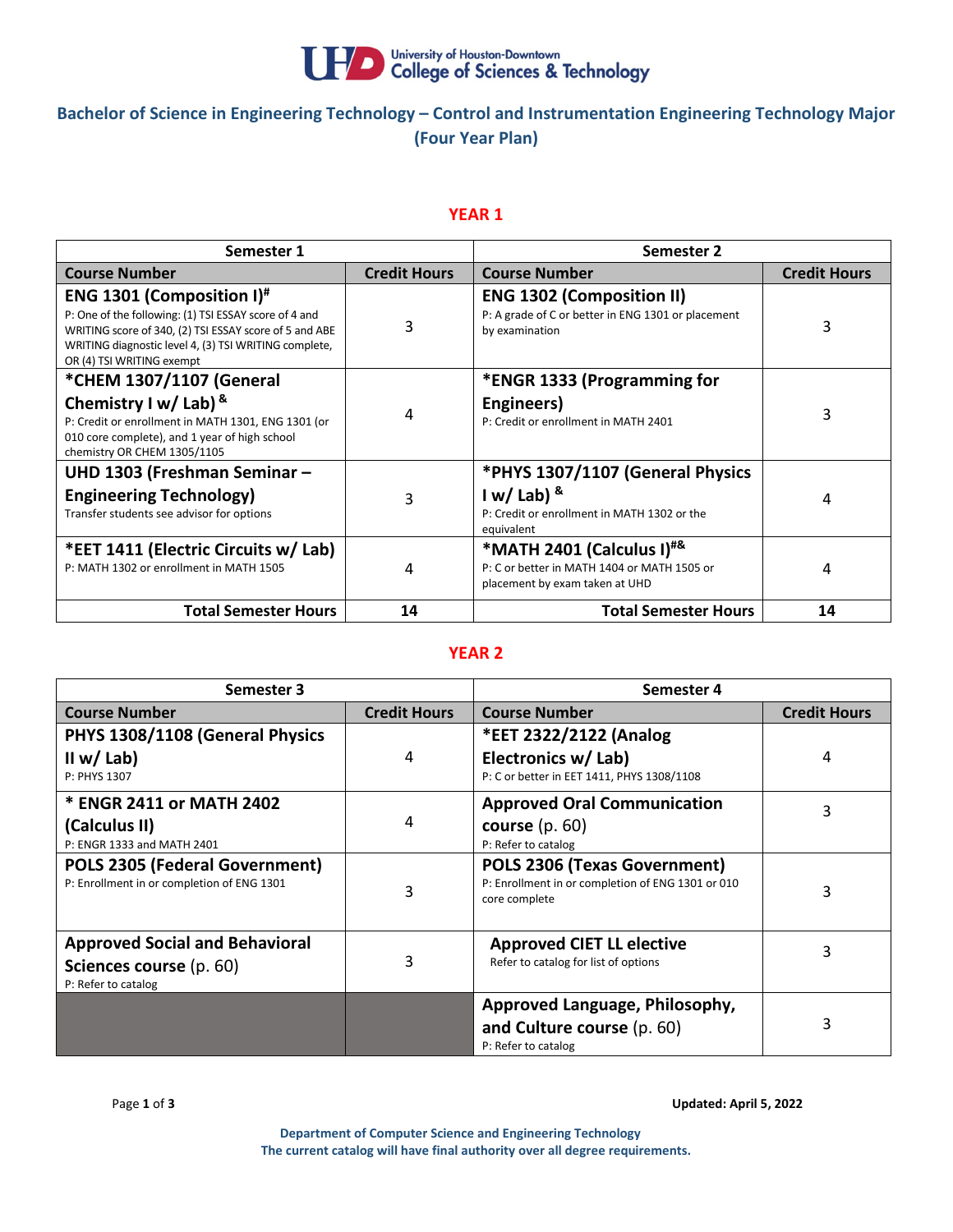| <b>Total Semester Hours</b> | <b>Total Semester Hours</b> |  |
|-----------------------------|-----------------------------|--|
|-----------------------------|-----------------------------|--|

# **YEAR 2 – cont'd**

| Summer                                                          |                     |  |
|-----------------------------------------------------------------|---------------------|--|
| <b>Course Number</b>                                            | <b>Credit Hours</b> |  |
| *EET 2331/2131 (Digital Fundamentals w/ Lab) Summer ONLY        |                     |  |
| P: C or better in ENGR 1333 and EET 1411                        |                     |  |
| Approved American History course (p. 60)                        |                     |  |
| P: Enrollment in or completion of ENG 1301 or 010 core complete |                     |  |
| <b>Total Semester Hours</b>                                     |                     |  |

#### **YEAR 3**

| <b>Semester 5</b>                                                                                 |                     | Semester 6                                                                                                                    |                     |
|---------------------------------------------------------------------------------------------------|---------------------|-------------------------------------------------------------------------------------------------------------------------------|---------------------|
| <b>Course Number</b>                                                                              | <b>Credit Hours</b> | <b>Course Number</b>                                                                                                          | <b>Credit Hours</b> |
| <b>ENGR 3302 (Engineering</b>                                                                     |                     | <b>ENGR 3307 (Applied</b>                                                                                                     |                     |
| Economics)<br>P: ENGR 1333 and Junior Standing                                                    | 3                   | <b>Thermodynamics and Heat</b><br>Transfer)<br>P:CHEM 1307, PHYS 1307, ENGR 1400, and one of<br><b>ENGR 2411 or MATH 2402</b> | 3                   |
| <b>EET 3334 (Electrical Power</b>                                                                 | 3                   | *ENGR 3410 (Process Modeling                                                                                                  |                     |
| Systems)<br>P:Credit or enrollment in EET2322/2122                                                |                     | and Simulation)<br>P: ENGR 1400, CHEM 1307, PHYS 1307; and one of<br><b>ENGR 2411 or MATH 2402.</b>                           | 4                   |
| *EET 3335/3135 (Automation &                                                                      |                     | ENGR 4306/4106 (Process Control                                                                                               | 4                   |
| Control w/ Lab)<br>P: C or better in EET 2322/2122 and EET2331/2131<br>and MATH 2402 or ENGR 2411 | 4                   | Systems w/lab)<br>P: C or better in ENGR 1333, EET 3335, MATH 2402<br>or ENGR 2411                                            |                     |
| *EET 3352/3152 (Measurement<br>and Instrumentation w/ Lab)                                        | 4                   | <b>ENGR 3308 (Fluid Mechanics)</b><br>P: MATH 2401, PHYS 1307, and ENGR 2411                                                  | 3                   |
| P: C or better in EET 2322/2122                                                                   |                     |                                                                                                                               |                     |
| <b>ENGR 3332 (Engineering</b>                                                                     |                     | <b>ENGR 4128 (CIET Senior Project</b>                                                                                         |                     |
| <b>Communication and Ethics)</b><br>P: C or better in ENG 1302 and Junior standing                | 3                   | Design)<br>P: C or better in ENGR 1400, EET 3435 and<br>EET3352/3152                                                          | 1                   |
| <b>Total Semester Hours</b>                                                                       | 17                  | <b>Total Semester Hours</b>                                                                                                   | 15                  |

| Summer                                                     |                        |  |  |
|------------------------------------------------------------|------------------------|--|--|
| <b>Course Number</b>                                       | <b>Credit Hours</b>    |  |  |
| <b>ENGR 4338 (Safety Instrumented Systems)</b> Summer ONLY |                        |  |  |
| P: C or better in EET 3435 & EET 3352/3152                 |                        |  |  |
| EET 4336/4136 (Data Communications w/lab) Summer ONLY      |                        |  |  |
| P: C or better in EET 2331/2131                            | 4                      |  |  |
| <b>Total Semester Hours</b>                                |                        |  |  |
| Page 2 of 3                                                | Updated: April 5, 2022 |  |  |

**\*** Critical course required to stay on track within major and take subsequent courses

**#** Students are expected to place into ENG 1301 and MATH 2401 via CLEP or Bypass exams – placement tests determine which english or math course students should start with and additional courses may be necessary

**&** Satisfies both common core and major requirement/prerequisite

 $\mathbf{I}$